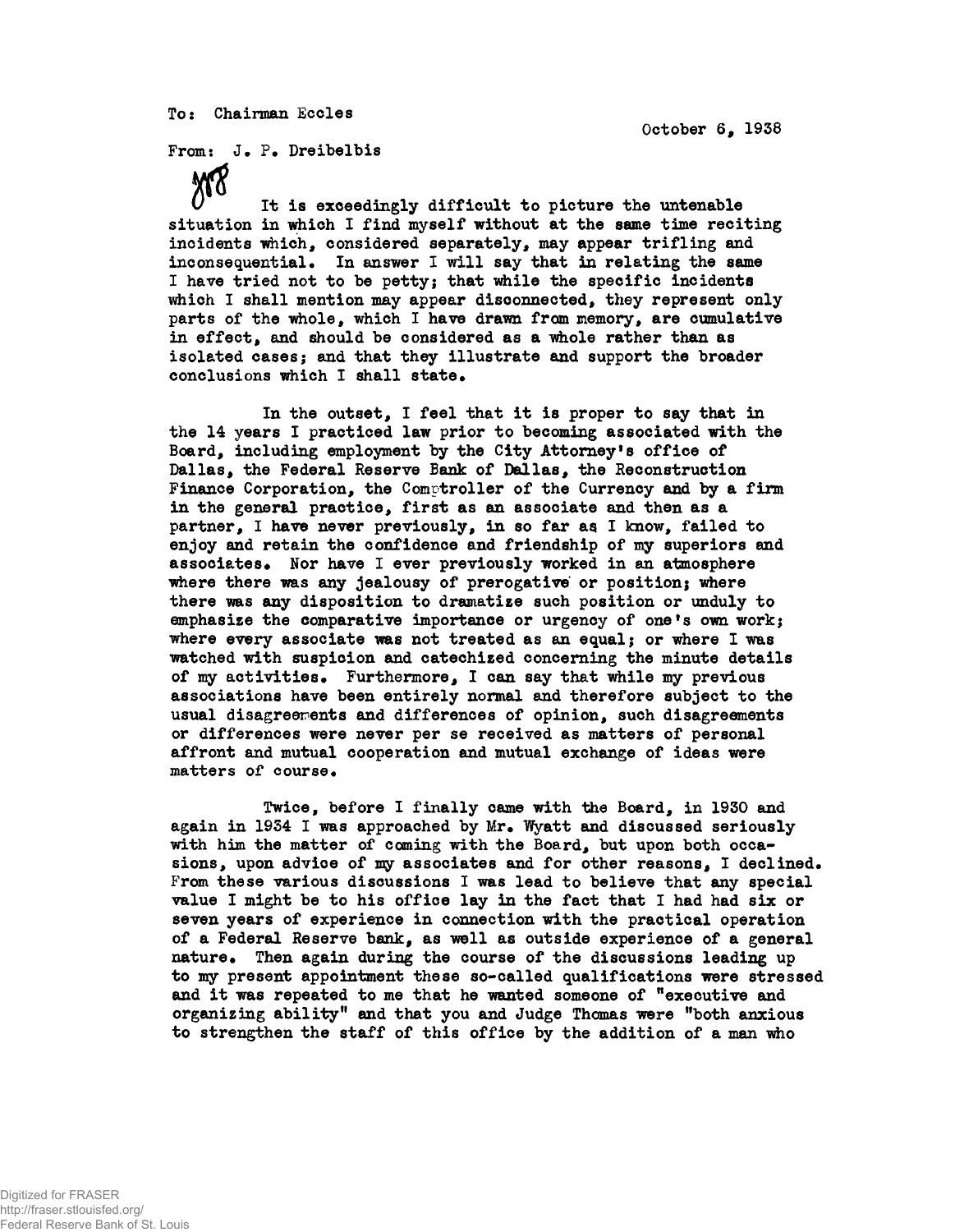**has had practical experience on the firing line and is thoroughly familiar with the practical problems of a Federal Reserve bank"\* All of this I took at face value and naturally assumed that it was with respect to these qualities, to the extent that I might have any of them that he desired me as his assistant to supplement his** activities along the lines discussed.

**In this connection, I would not be fair if I did not state that during the first year I was here I found him usually receptive to such ideas and suggestions as I advanced\* To illustrate, within a short time after my arrival I observed that the atmosphere of the office to be more that of a school room than of a law office (a condition which still exists) and I observed that the other men in the office were afraid of him as were the secretaries, stenographers** and file clerks. I observed that night after night the office was **doing night work when I felt reasonably sure that there was no necessity for such action and I finally concluded that it was really for the purpose of creating an appearance and because they were** fearful of getting demerits if they did not do it. I made that **point and, following an office conference with the entire staff of lawyers, it ceased to all intents and purposes and except on special** occasions has been abandoned since that time.

**It was only after the Board had promoted me at the end of** 1936 and after Mr. Wyatt had returned from Florida that the reverse situation commenced to evidence itself. I had interpreted the pro**motion as meaning that I should work at least as close, if not more closely with him than I had been doing, particularly with respect to** the administrative affairs of the office.

**However, the net result has been so directly to the contrary that I can say with assurance that, in recent months, my participation in the affairs of this office is solely in connection with matters initiated entirely outside of the office and comes about only when such matters are referred to me by the Board, some member of the Board, or some member of the Board<sup>f</sup>s staff outside of** the legal department.

**For instance, I have observed that in recent months what**ever phone calls are received in this office when Mr. Wyatt for any **reason is not available are, whatever the subject matter of such** calls, referred to Mr. Vest. This, in itself, is perhaps a small matter but I am sure that Mr. Wyatt's secretary would not take such action in the absence of instructions from him. There may be no **reason why a phone call should be referred to me any more than to any other member of the office, but the point is that there has been**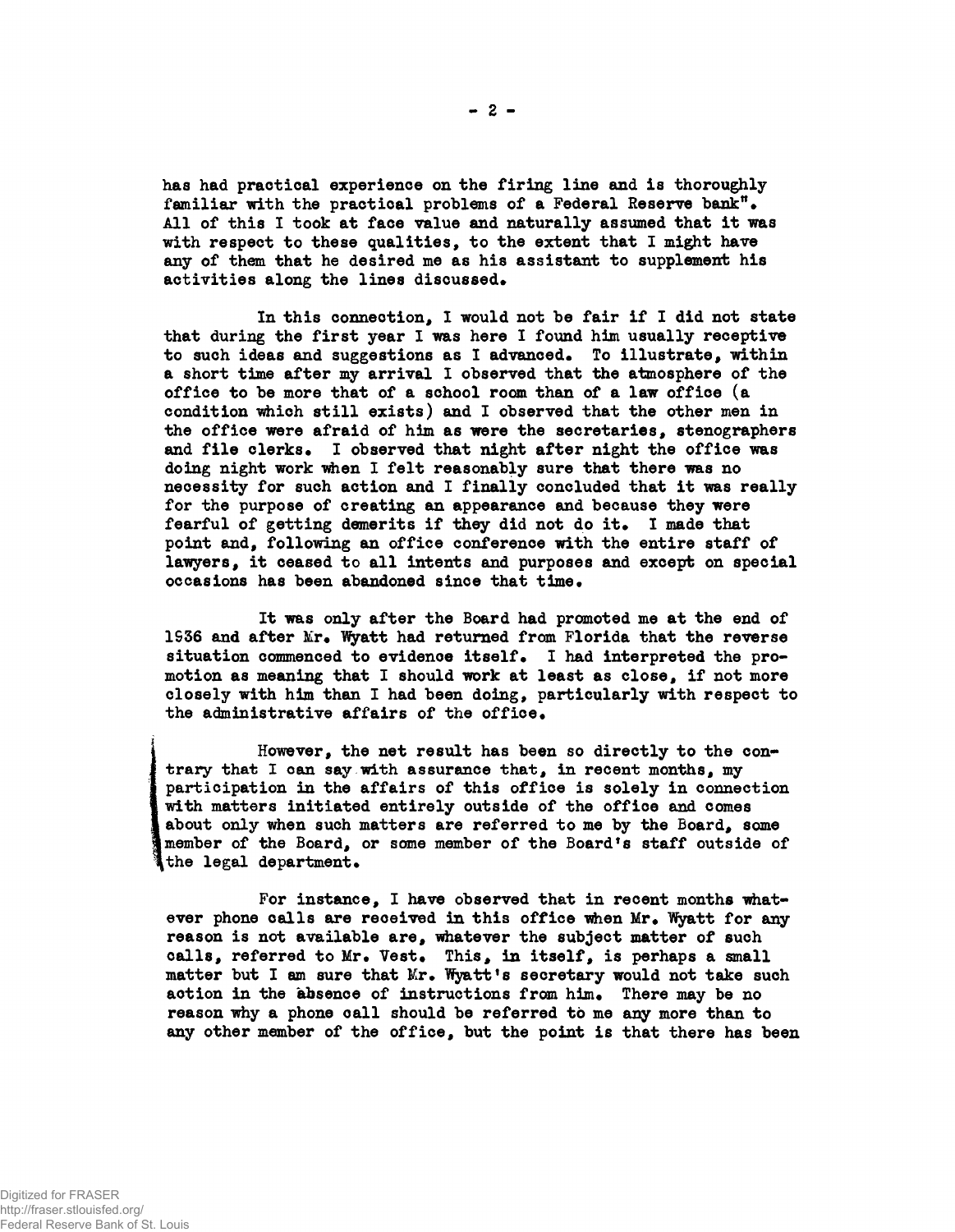**a conscious effort to separate me from the affairs of the office. Kr. Yfilliams, at the time of his employment, was instructed not** to report to me and that in Mr. Wyatt's absence he should contact **Mr. Vest or Mr. Wingfield with respect to his work. Even now it is with embarrassment and under close scrutiny that he comes in my office. I am watched and observed by Mr. "Wyatt's secretary, who, I am confident, reports to him every call that I have from any member of the Board or its staff. I know this particularly from the fact that in his absence she catechizes other men in this office who happen to come in my office to ascertain the subject matter of any discussion. Without ever having mentioned the matter to them or discussed the situation with them in any manner I have observed that they have been embarrassed by such cross-questioning.**

**I do not know how to account for the change in his manner towards me except for the fact that on a number of occasions I have disagreed with him, such differences being invariably treated as if each was a personal attack upon him, and the further fact that I have had more opportunity to assert my views to the Board than have some of the other members of the legal staff.**

**Chronologically, the trouble started almost immediately after his return from Florida in March of 1937. Several things happened in his absence which displeased him.**

**You will recall that about the time he left and when I was placed in charge of the office you discussed the situation in the office rather generally. At that time you expressed the opinion** that the office indulged in too much "paper" work and asked me if **the office was not overaanad., I agreed that we did do too much "paper" work and expressed the opinion that the office was overmaned<sup>f</sup> which opinion I still hold. As I predicted to you at the time Mr. Wyatt, subsequently by asking questions iwhich I felt compelled to** answer, ascertained that fact and has resented it ever since.

**Secondly, in the light of our discussion at that time and when it became necessary to arrange office space before his return, I arranged for a stenographic pool rather than ante rooms with individual stenographers for all assistant counsel. I did this because I felt that it conserved space and also gave more flexibility to our set-up by making it unnecessary to replace any of the stenographers who might for any cause leave the Board, but even so I did it only after consulting with you and Mr. Morrill. This action too he resented.**

**Also, during his absence I was partly instrumental in one**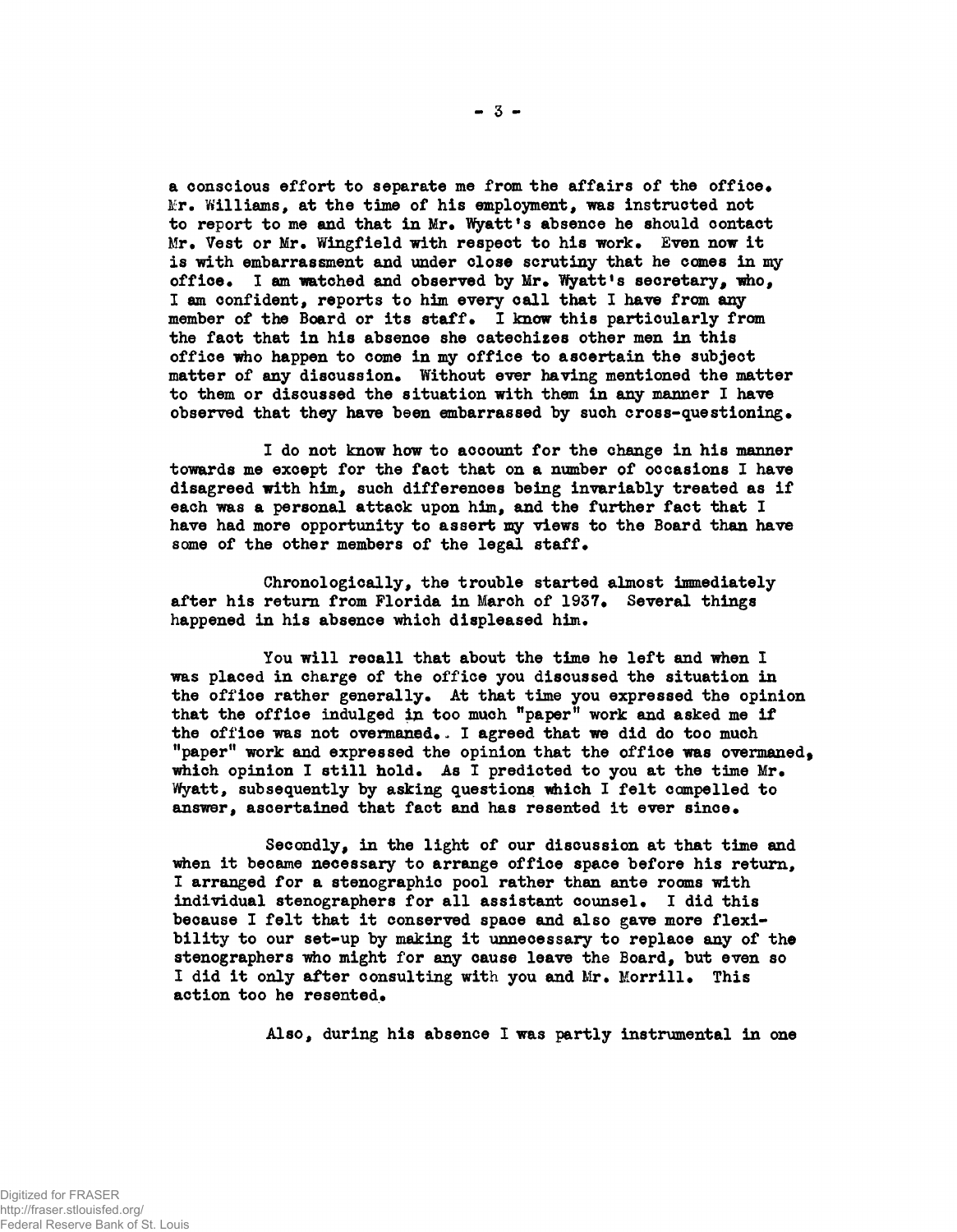**of the file clerks, who had been designated as a law clerk, severing her connection with the Board. In the first place she was inefficient and in addition her husband was an attorney in the office of the Comptroller of the Currency and at that time enjoyed a substantial salary from that office• Furthermore, I was uneasy at the time lest information concerning confidential work that we were then engaged in might improperly find its way into other hands\* For all of these reasons and because the office could get along as well if not better without her, I took advantage of a request of a Congressional committee for information looking into the matter of husbands and wives both receiving salaries from the Government, and,** after discussing the matter with you and Mr. Morrill, I initiated action which subsequently resulted in her resignation. It never **occurred to me that there was any impropriety in doing this in the** absence of Mr. Wyatt but this also caused resentment and in subse**quent discussions all of them have been referred to by him as improprieties upon my part with the inference and, upon one occasion, the specific charge that it represented insubordination upon my part\***

**The rift caused by the foregoing had hardly subsided when the matter of procedure to be followed under Section 30 came to a** head.

**I, as well as the men working with me, had become convinced that it was not necessary to burden the Board with the pro**cedure followed in the first case. Because the language of the Act speaks of an appearance before the Board, Mr. Wyatt could not be **pursuaded that it was proper for the Board to appoint a trial exami**ner and on numerous occasions we had argued the point. I had worked **out tentative procedure but had not shown it to him, hoping that eventually we could agree, and knowing from experience that submission of the procedure already worked out would more than likely** irritate rather than pursuade him. I confess that I had not forced **the issue and hoped that we would eventually agree, and because I felt that it would not be good for the office if he continued to be unyielding in his view and if the Board should adopt the recom**mendation which I felt it would. In any event, as a pure coincidence, the day before Mr. Wyatt went to the hospital to have his tonsils removed I received a call from Mr. Kelly of the Comptroller's **office announcing the second Section 30 case and it occurred to me** that if Mr. Wyatt was not in the office it would be my full respon**sibility to make the recommendation and he would be relieved of any responsibility incident thereto\* Accordingly, I made excuses to** Mr. Kelly, stating that I was unable to talk to him until the next **day\* The following day the certificate came over and at the next**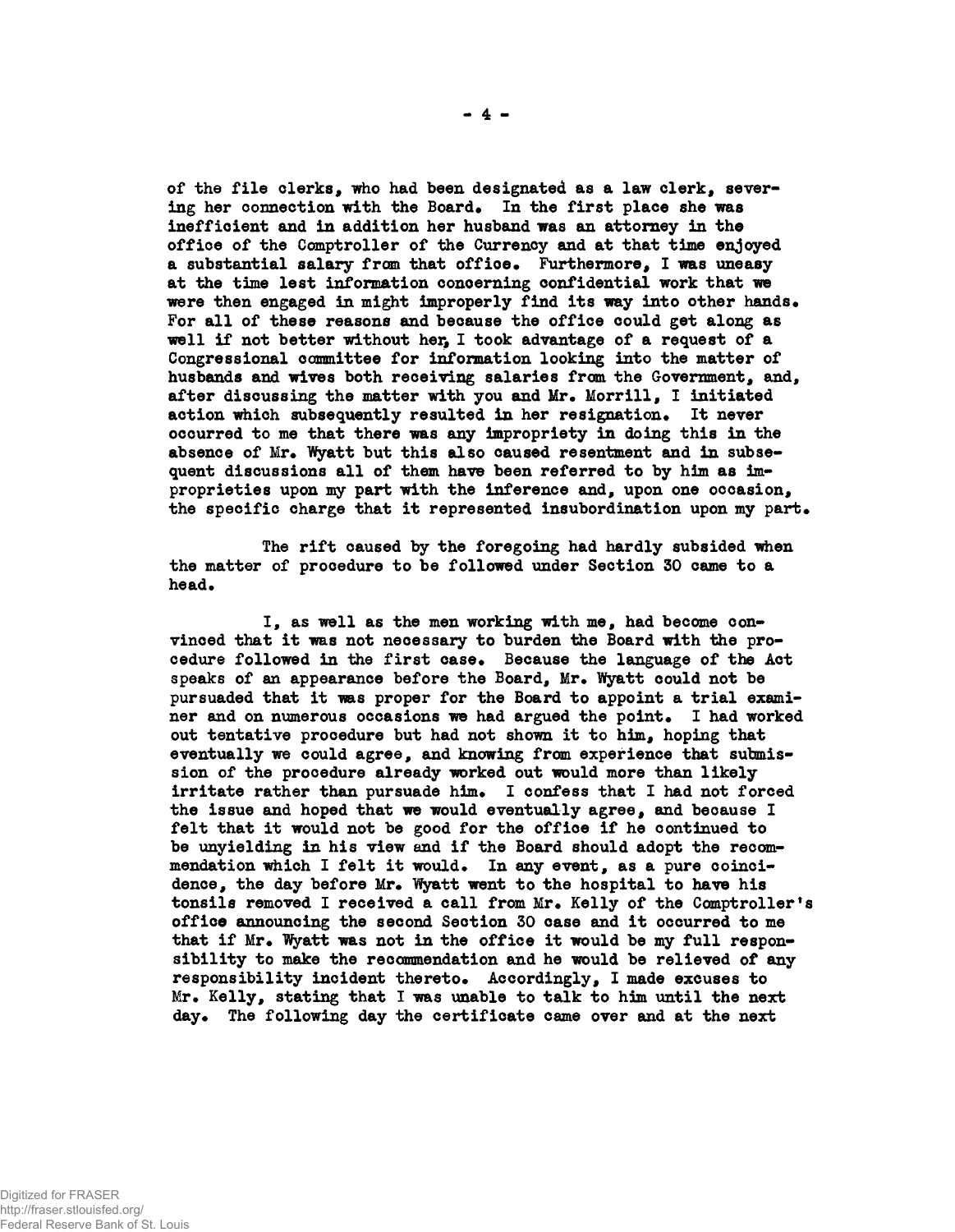Board meeting, at which time I advised the Board that Mr. Wyatt en**tertained a different view, the Board adopted the suggested procedure, with no resulting ill effects as far as I know, except his displeasure with me.**

**You are familiar with some of the circumstances leading up to his final opinion that the Open Market Committee had authority to direct reallocation of the System Open Market account, but I am** not sure you are aware of all of them. I have always felt that the **difficulty started when Mr. Wyatt, in an off-hand response to a question put by Mr. Harrison, expressed the opinion that the Committee could not lawfully direct reallocation. This, I believe, caused him to hesitate to reverse himself after more mature deliberation for fear that such reverse would reflect upon him. At the time I was not convinced of the correctness of his informal state**ment but making the observation that I was not certain seemed only **to irritate him. Thereafter, from time to time, we discussed the question and upon such occasions, hoping that by admitting the validity of his arguments he would in turn admit the validity of mine I leaned backwards to some extent in admitting the soundness of the arguments on both sides of the question, but on each occasion he seemed to become more unyielding. Finally, he stated with some feeling that I did not seem to be able to present my arguments so that he could understand them and requested that I reduce them to writing. This I did, and in so doing I tried not only to present the affirmative of the case but to answer also the points which he had raised from time to time. All of this occurred over a period of several months and when it became evident that the Committee would require an opinion I handed him my written argument, which, as stated, was addressed to the debate which had been occurring between us. This was at least three weeks before the meeting of the Open Market Committee. After reading it he called me into his office and stated that he could not agree with it and that he got the idea it was impudent. He then stated that you had requested that we get together and that if we could not we were to call you. Thereupon he asked me if I felt that I could recede from my position and when I told him that I did not see how I could he said that neither could he and assumed that there was nothing more to do but to call you. You will recall the two or three hours session with you, at which time he stated that there was not even room for disagreement among reasonable minds and that therefore he could not even go so far as to say that the case could be argued from my viewpoint. This was the stage at which the matter was left when we left your office and on the way down I was accused of being unfair. He was very angry, as was I. Seeing that he was in a rage and not feeling that**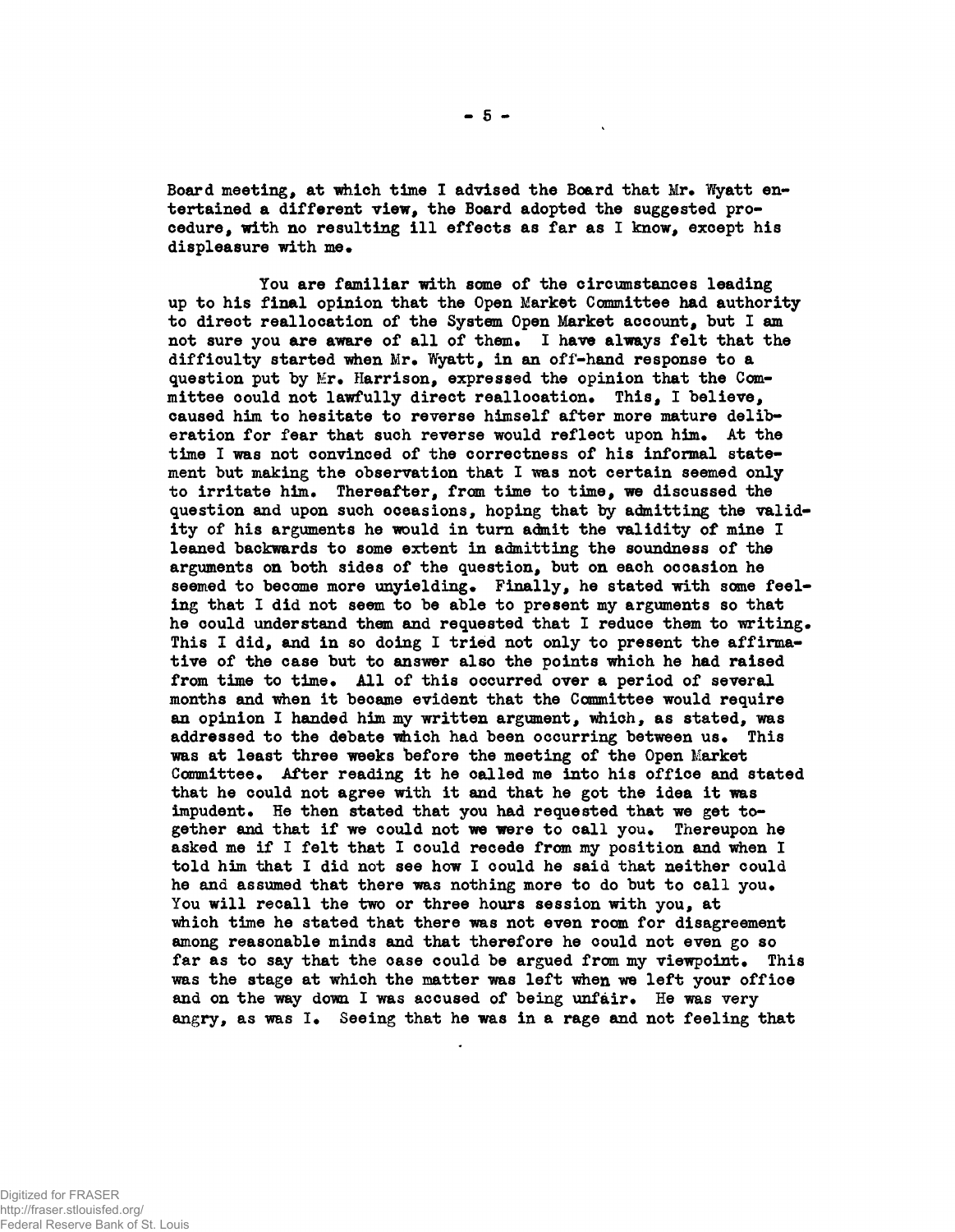**I wanted to be responsible for what might happen as a result of a violent discussion, I first refused to talk with him further on the excuse that I had an appointment, but at his insistence I was pursuaded and we remained in his office for a couple of hours longer\* I cannot adequately describe this session because it started in a rage and was accompanied with a display of temper worthy of good histrionics\* I would start to leave and he would renew the discussion when finally, to my amazement, with a complete change of demeanor he asked me to state my position once more, which, after all, was simply that Congress had taken control from the boards of directors of the various banks and put i£ in the** Open Market Committee. Thereupon, he stated that he thought that **he finally saw it and the next morning he advised you that he had concluded that the Committee could direct reallocation and requested Mr\* Owens to write the opinion, which he subsequently** signed.

**Furthermore, since that time he has noticeably increased his efforts to avoid any participation upon my part in any matter** under his control. This was evidenced by his conduct when the **question of the eligibility of Reconstruction Finance Corporation obligations for purchase in the open market arose\* I first knew** of this matter when Mr. Logan called me from New York because Mr. **Wyatt had refused to talk to him and I immediately got in touch** with Mr. Wyatt and Mr. Morrill. Mr. Morrill called you and Mr. **?fyatt<sup>f</sup>s first remark was that he was too busy to talk to me\* As I turned to start out of the office he asked me if it was important and I told him that I didn't know and that it had to do with a call from Walter Logan in New York about the eligibility of Reconstruction Finance Corporation obligations for purchase in the** open market. Thereupon, he said he would handle it and that was the end of it until Governor McKee called Mr. Wyatt and me to his **office, during the course of which he asked me about the opinion** and I told him that I had not seen it. Mr. Wyatt then stated that **he guessed that it was an Open Market matter and that he should have sent it to me but that it did not occur to him at the time** and that he had asked one of the other men to look at it. Turning **to me he said that he would like for me to look it over when we returned to his office and tell him what I thought of it\* I do not mean to imply that I disagreed with the opinion because I do not disagree with the conclusion, but I do unhesitatingly say that the appearance he tried to create before Governor McKee with respect to my participation in the affairs of the office was wholly** inconsistent with his real attitude. I may add also that I have **observed considerable difference in his demeanor towards me in the presence of the Board or members of the Board and under other cir**cumstances.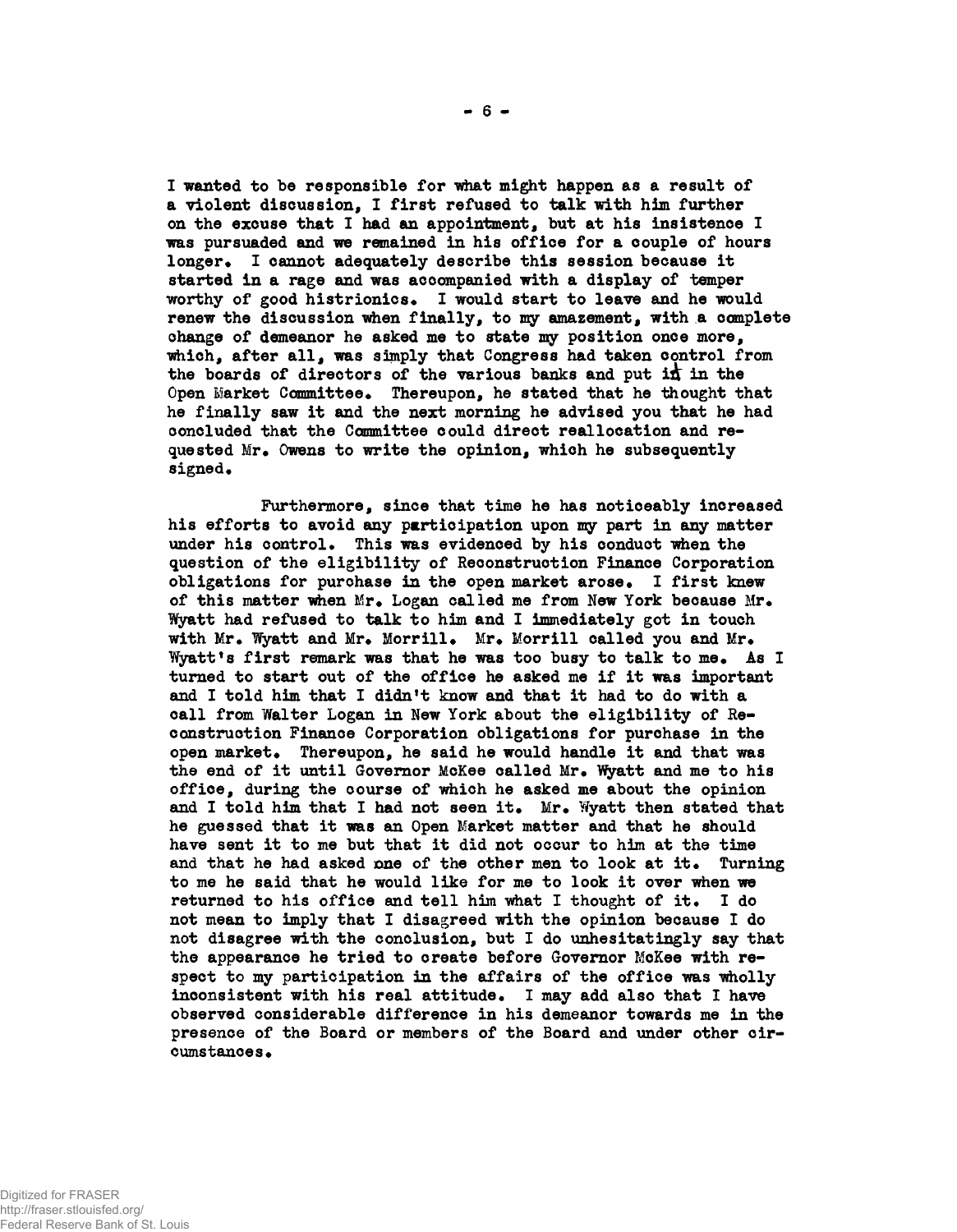**At one time I was hopeful that we would finally arrive at a satisfactory working basis• Upon at least three occasions** we have had frank discussions. However, each of such occasions was the result of some incident which had provoked him, such as, **the incident in connection with the real location opinion\* Another such incident occurred when you asked me in Board meeting one day** following Christmas of 1937 if I had talked to Mr. Hitt of the St. Louis Bank regarding taking someone in our office in their legal department upon Mr. McConkey's retirement. Upon each of **these occasions, before reaching any sort of an accord, it was necessary for me to let personal discourtesies pass unnoticed,** such as accusations that I was "unfair", "insubordinate" or "conceited" or was trying to "undermine" him. On these occasions I **have tried to be fair with him without capitulating, I have tried to impress him with the fact that I wanted to assist him, in so far as it was within my power to do so, I have tried to convince him that I was perfectly aware of his superior position and that I had no designs upon his job and, when upon one occasion he more or less broke down and stated that he did not believe that he had the confidence of the Board and felt that, except for his family responsibilities, he should resign, I tried as best I knew how to reason with him concerning his temperament as related to the office\* He said that he knew that he was subject to what he termed "brain storms" "which often got him in trouble and we ended the discussion upon a note of accord which really made me feel that something had been accomplished\* This was true to a lesser extent on each of the other occasions but experience proved that two or three days or even the next morning would find him reverting to the same attitude of suspicion and the same desire to isolate me from the** affairs of the office.

**Moreover, I sometimes have the feeling that he is delib**erately trying to maneuver me into an embarrassing position. For **instance, he knew that in response to questions from you that I** had stated that the office was over-staffed. He knew that I thought **that the office wrote unnecessarily long memoranda on relatively** unimportant matters. He knew that I did not feel that it was necessary for each assistant counsel to have one stenographer. He knew **that everyone else in the office had become accustomed to the present technique of the work and for the most part had never known** any other method. Consequently, when at the end of 1937 the Board **requested a survey of the work in each division, he requested** separate written comments from each assistant general counsel. **felt that more could be accomplished by informal discussion before opinions had become fixed by reducing them to writing and protested twice upon the basis that I thought it would be more desirable to**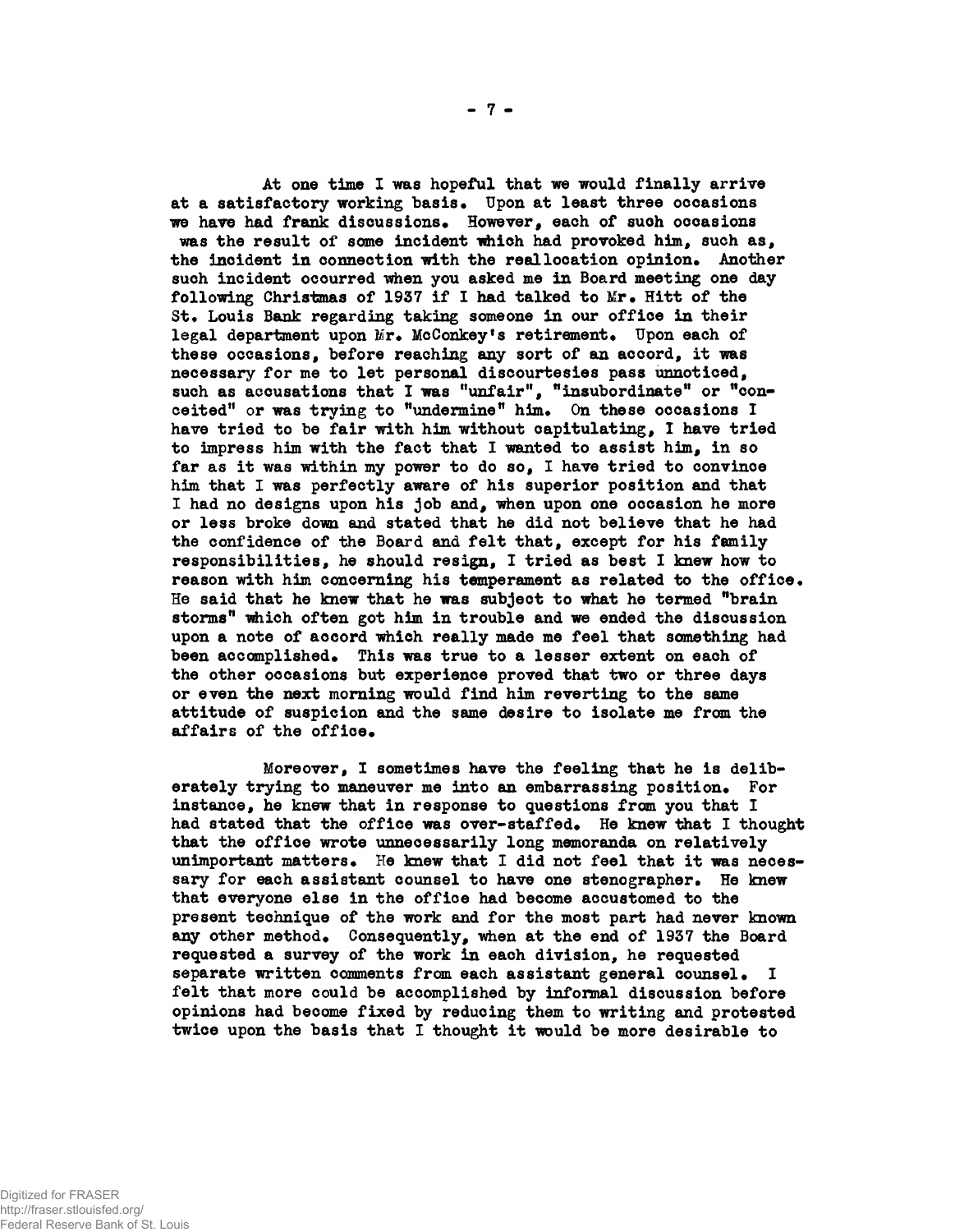handle it upon the basis of an informal discussion. But at his **insistence I addressed a memorandum to him, a copy of which is** attached and which sets out my views then and now. None of these **suggestions were ever discussed further with me or so far as I know with any of the other assistant general counsel•**

**While I am on the subject of memorandums, I would like to say that in connection with each day<sup>f</sup>s work in this office all** correspondence and memoranda is passed among all of the attorneys. This is known as the "current". It is not unusual for Mr. Wyatt **to include remarks in the "current" criticizing the work of a** particular lawyer. Upon occasion they are very abrupt and dic**tatorial in their tone, if not outright discourteous\* I have saved and attach one or two of these which have been directed to me and which are mild in comparison to some directed to some of the assis**tant counsel.

**Also, I have observed that many times written and detailed instructions to members of this office, supposedly relayed from the Board or a member of the Board are wholly different from the in**structions originally given. I call your attention to a memorandum **attempting to convey an instruction from Governor Ransom to me with special reference to the extraordinary time limit for completion of the job and the extraordinary limitation upon with whom I should work, in comparison with the memorandum from Governor Ransom, which as a coincidence he sent to me the same day, together with the sub**sequent memorandum from Mr. Wyatt. The difficulty of working intelligently under such circumstances is apparent.

I have referred to the fact of Mr. Wyatt's discourtesies, **to his resentment at any suggestions I may make, to his inability to interpret the Board's requests unless made literal, and to his obvious effort to eliminate me from any office activities\* I recall one incident which illustrates all of these characteristics\* You will recall that when the Board was working upon a statement to be** filed in connection with the Patman Bill Mr. Wyatt was requested to **prepare a statement.** I was not asked by Mr. Wyatt to turn a hand in **connection with the same and in fact, by every means except express** direction, I was eliminated from the matter. I observed that he was **preparing a section by section analysis, which in the light of the real purposes of the Bill seemed to me to be wholly inadequate and** to mean nothing. I intruded myself into the work enough to tell him **that in my view of the matter the analysis should be directed at the underlying philosophy rather than at a section by section analysis\* I was rebuked in this effort and subsequently when Governor Ransom**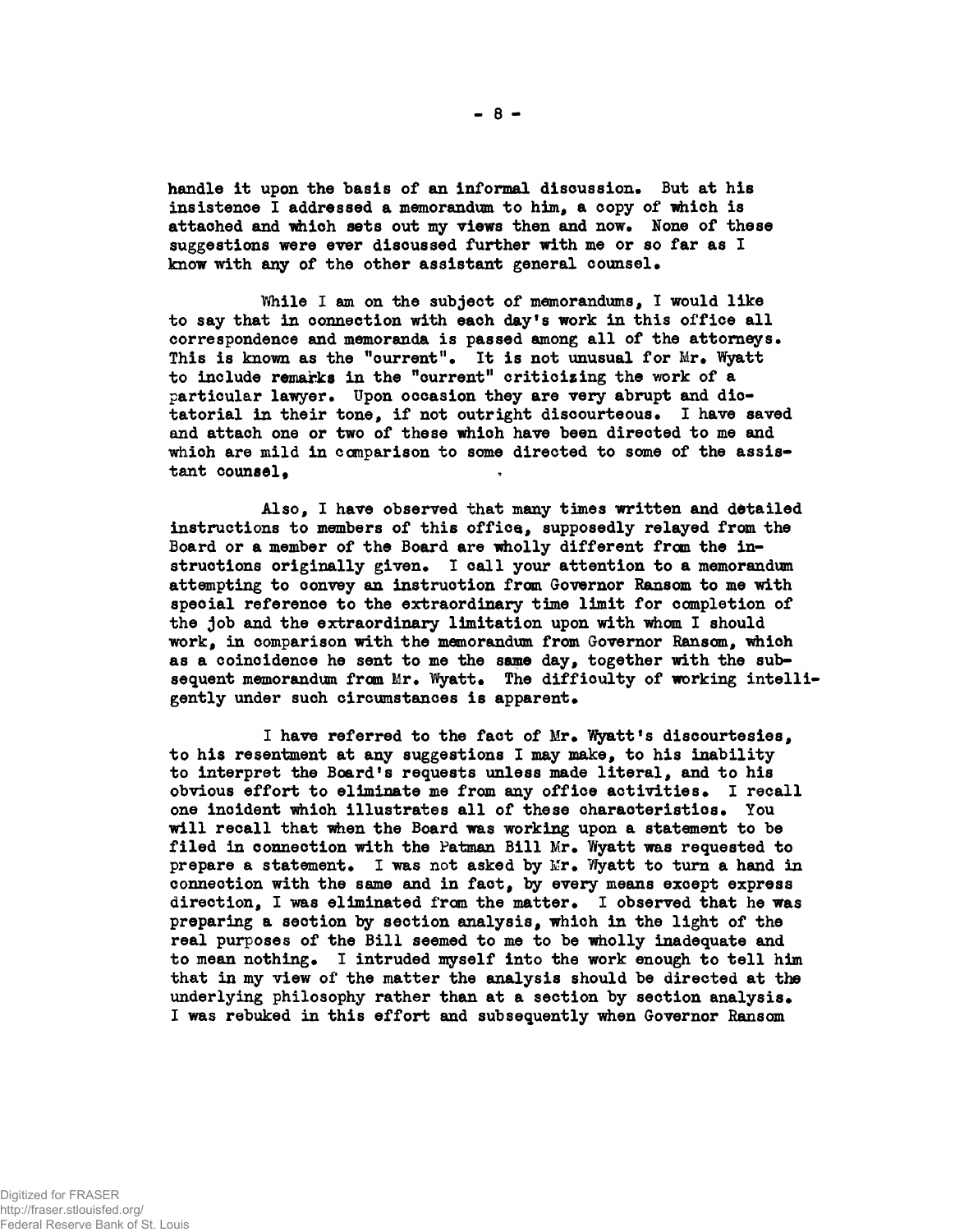had received a copy of Mr. Wyatt's 16 page analysis he called **me and I made the same observation, which I gathered accorded** with his view. I then wrote an analysis of 5 pages, which I gave to Governor Ransom and at his suggestion to Dr. Goldenweiser. **You will recall that at the Board meeting the following morning Mr\* Wyatt<sup>f</sup>s tentative draft at Governor Davis<sup>f</sup>s suggestion was discarded completely and Dr\* Goldenweiser was directed to prepare the statement, which subsequently was made the basis of the state**ment you read at the hearing. Following this Board meeting Mr. Wyatt called Messrs. Vest, Wingfield and Williams. Later, he in**structed his secretary to call me and when I entered his office he turned to me and stated that he had first thought he would call me in to discuss further work upon the analysis but that my presence "would only confuse the matter and further muddy the** water", whereupon I, of course, retired from the meeting. The **final touch was a request to prepare another memorandum showing Patman<sup>f</sup>s philosophy, which I did, only to receive still another** request by formal memorandum. This memorandum is both typical and interesting and I have therefore attached it. As I stated, Dr. Goldenweiser prepared the statement which subsequently you used, but in addition Mr. Wyatt had Mr. Solomon prepare still **another section by section analysis of 31 pages, which was also** circulated among the members of the Board.

**The story on the Smathers Bill (the Banking Agencies Bill)** has been pretty much the same. First, there was a section by section analysis by Mr. Hackley, they Governor Ransom asked me to **independently summarize the Bill, which I did to the best of my ability\* I now discover that, in addition, an 86 page analysis has been prepared by several men in the office and has been circu**lated among the Board members.

**Laying aside the personal aspect of the matter, I would like to make a few comments concerning some of the office practices affecting the work in general, as well as the attitude assumed to**wards the other men in the office. We still engage in what I consider to be too much paper work. For instance, we make four copies of practically everything written in this office. We still write lengthy memoranda unnecessarily. Naturally there are oc**casions where the very nature of the question requires lengthy treatment but we seem to treat every question as if it was in that category\* We engage in the exchange of formal memoranda between the men in the office concerning trivial and unimportant matters,** when several words of conversation would accomplish the desired end. **It is, of course, necessary for us to maintain files and particularly is this true in connection with legal opinions and actions**